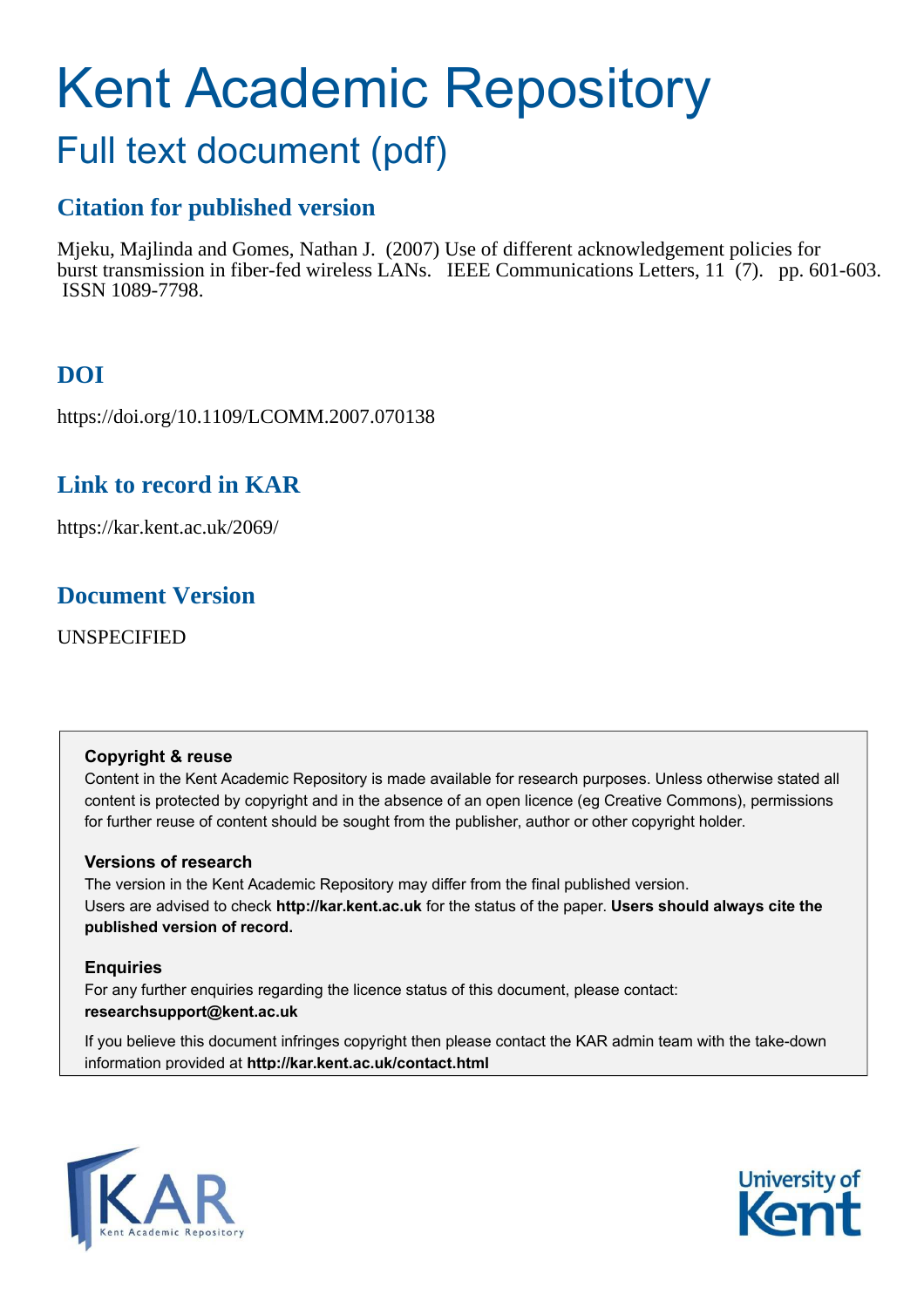# Use of Different Acknowledgement Policies for Burst Transmission in Fiber-fed Wireless LANs

Majlinda Mjeku, *Student Member, IEEE*, and Nathan J. Gomes, *Senior Member, IEEE*

*Abstract***—The IEEE 802.11e Medium Access Control (MAC) for Quality-of-Service (QoS) support in 802.11 networks defines burst transmission and new acknowledgment (ACK) operations as optional mechanisms for increasing channel utilization. In this paper, we evaluate the performance of these new features in high speed Wireless LAN (WLAN) over fiber networks. It is shown that the negative effect of the fiber delay on the throughput performance of the MAC protocol can be significantly reduced when burst transmission is used with the Block or the No ACK policies.** 

*Index Terms***— IEEE 802.11e, medium access control, Radio over Fiber, wireless LAN** 

### I. INTRODUCTION

HE recent success of the IEEE 802.11 Wireless LAN THE recent success of the IEEE 802.11 Wireless LAN (WLAN) standards [1] has drawn the attention of the radio over fiber (RoF) community, in constructing low-cost, WLAN over Fiber networks. The feasibility of inserting an optical path in 802.11 WLANs has already been reported in the literature [2], [3]. However, since the extra delay that the fiber inserts in the propagation time might violate some of the MAC timing boundaries [4]-[6], there is concern regarding the performance of the protocol in the wide range of scenarios where these systems might be used.

 Recent studies have shown that the performance of the Distributed Coordination Function (DCF) will fall with an increase in the inserted fiber length due to the extra time needed for the acknowledgment (ACK) procedure and also due to the increase in the number of collisions [4], [5]. One of the mechanisms of the original DCF which can reduce the number of collisions, and therefore benefit WLAN over fiber, especially when hidden nodes are present, is the Request-to-Send/Clear-to-Send (RTS/CTS) exchange [6]. However, compared to conventional (non-RoF) WLANs, the channel utilization still remains low for in WLAN over fiber systems for very long fibers and high contention levels. Therefore, it is necessary for RoF networks to exploit new MAC features in

Manuscript received January 26, 2007.

order to enhance their performance.

 The IEEE 802.11e extension for Quality of Service (QoS) [7] has emerged not only as a contribution to the QoS provisioning for different services, but also as an effort to allow the MAC to keep pace with the dramatic increase in the data rate that the Physical Layer (PHY) technologies can achieve [8]. The Enhanced Distributed Channel Access (EDCA), which is the contention based access mechanism of the 802.11e extension, supports the increase in the system's efficiency by the definition of new transmission operations: burst transmission and its different ACK policies (block ACK and no ACK). Compared to the extensive research on the QoS provisioning [9] the new transmission operations have received less attention. Nevertheless, through their use, channel utilizations of up to 85% have already been reported for conventional 802.11b networks [10]. Clearly the decrease in the contention overhead due to burst transmission and also in the number of ACK packets necessary contribute to this increased efficiency. However, to-date there has been no study on the effect of these new transmission operations on the performance of 802.11 over fiber networks.

 In this paper we compare the performance of data transmission bursting with different ACK policies in an EDCA over fiber network. The new transmission operation concepts introduced in the 802.11e extension are given next. Then we present the results of our simulation study on the application of these new mechanisms in an 802.11g over fiber network, and finally, draw conclusions.

### II. IEEE 802.11E EDCA TRANSMISSION OPERATIONS

EDCA supports differentiated channel access and increased system efficiency by enhancing the former DCF access. In this paper we focus only on the latter aspect of the enhancements that the EDCA provides.

 Similarly to DCF, EDCA is based on a carrier sense multiple access with collision avoidance (CSMA/CA) scheme where nodes can transmit to the common channel, following exponential backoff rules, only after sensing the medium as idle continuously for a specified Interframe Space (IFS) interval. Differently to DCF, where after winning the contention a node gains the right to transmit on the channel an entire MAC Service Data Unit (MSDU), under EDCA, a node gains a transmission opportunity (TXOP), which is an interval whose maximum duration is limited by the *TXOP limit* threshold parameter. During a single contention win a node

This work was supported in part by the EU IST FP6 Network of Excellence "ISIS". M. Mjeku is in receipt of a UK Engineering and Physical Sciences Research Council DTA PhD studentship.

M. Mjeku, N.J. Gomes are with the Broadband and Wireless Communications Group, Department of Electronics, University of Kent, Canterbury, CT2 7NT, U.K. (ms246@kent.ac.uk).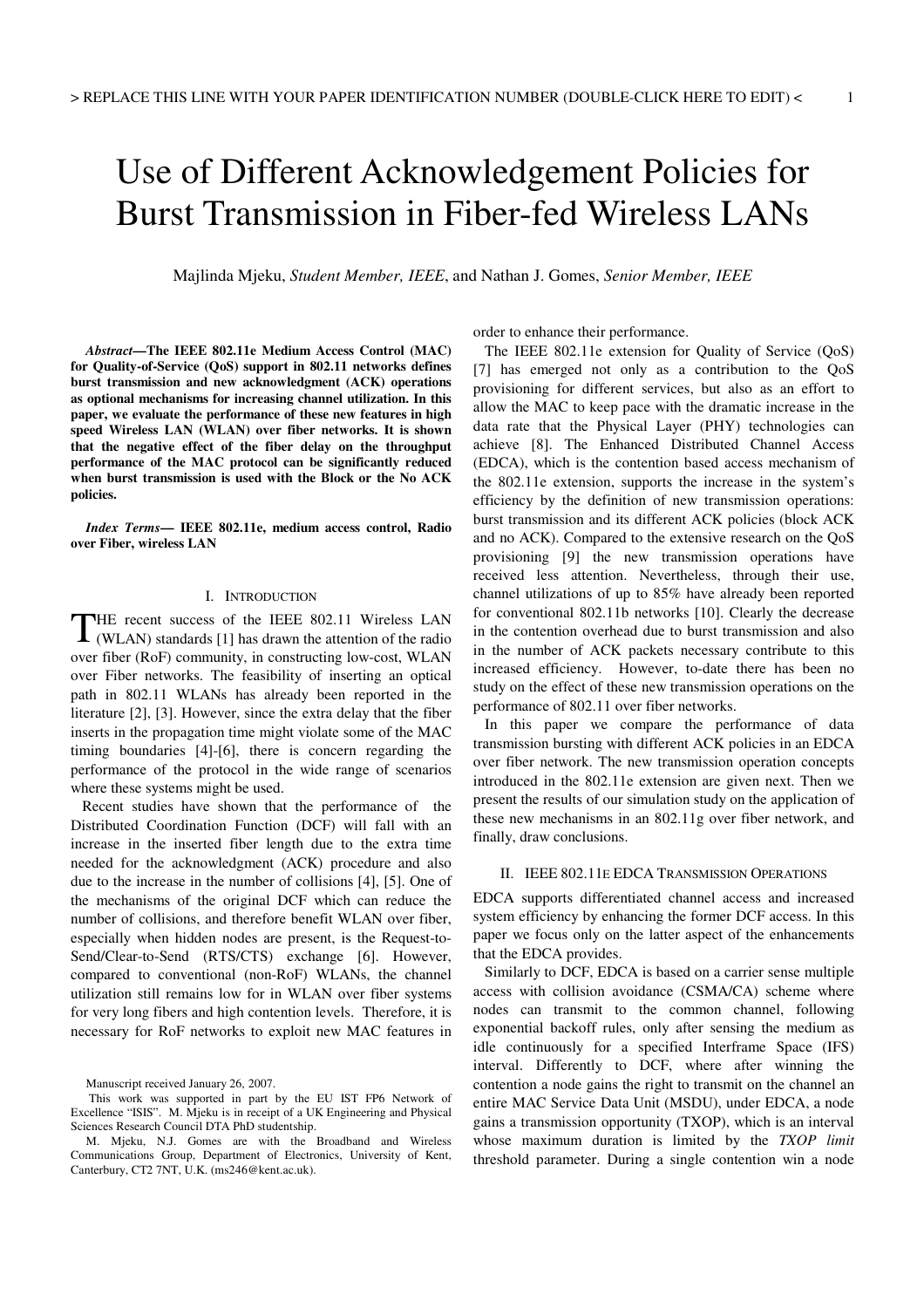may transmit within a TXOP a burst of MAC Protocol Data Unit (MPDU) frames which are separated by the short IFS (SIFS) and might belong to different MSDUs.

 EDCA also introduces new rules on how or whether the frames received at the destination will be acknowledged. Under DCF, on successful reception of a frame, after a SIFS the destination will respond immediately with an ACK packet. Only after reception of the ACK will the source continue with the next frame, otherwise a retransmission will occur. In order to reduce wasted time, the EDCA defines two new optional ACK operations: the block and the no ACK policies. The block ACK policy allows a specified number of frames to be transmitted, separated by a SIFS interval continuously, without being acknowledged immediately. Only when all the frames in the block are transmitted and after an explicit request from the source, will the destination acknowledge the transmissions with a block ACK packet, transmitted at the same rate as the data frames. The block ACK frame contains information about the reception status of each of the individual frames contained in the block transmitted, and any corrupted frames will be retransmitted in another burst. The No ACK procedure requires no MAC level acknowledgments. In order to reduce the probability of collisions during the TXOP, a protective mechanism such as RTS/CTS should be used [7].

### III. PERFORMANCE EVALUATION

In our simulations we investigate a WLAN over fiber network which uses the 802.11g PHY, operating in ideal channel conditions. The mobile stations (MS) transmit at 54 Mbps via an Access Point. The frame sizes are distributed uniformly in the range of [1000, 2000] bytes. All MSs operate in the saturated regime and have the same channel access probability.

#### *A. Burst Transmission*

WLAN over fiber systems are expected to benefit from burst transmission for the same reasons as conventional WLANs: the reduction in the contention overhead (the time wasted due to the channel access procedure and due to collisions which might occur due to simultaneous transmissions).

 Indeed, the results in Fig. 1(a), which plot for a single MS the variation of throughput with fiber delay for three different TXOP limit threshold values, show that with the increase in the TXOP limit, due to lower contention overhead, the efficiency does in fact increase. As an example, compared to the DCF access, for a TXOP limit of 6.016ms and fiber delay of 4.5µs (i.e., 900m fiber) there is a 14% increase in the system's efficiency whereas this falls to 9.1% for the longer fiber delay of 45µs (i.e., 9km fiber). The apparent deleterious effect of fiber delay in this case is due to the increase in the time needed for the ACK procedure to be performed, as the delay the fiber inserts increases. The results also show that basic DCF gives similar performance to the EDCA for a TXOP limit chosen such that only 1 MSDU frame can be transmitted during its duration.

The improvements are more significant for higher numbers

TABLE I DATA DROPPED DUE TO COLLISIONS (BITS/SEC) FOR 5 CONTENDING MS





Fig. 2. Throughput vs. fiber length for Basic access burst transmission with Block ACK (BB) and immediate ACK (BI) policies for 5 MSs.